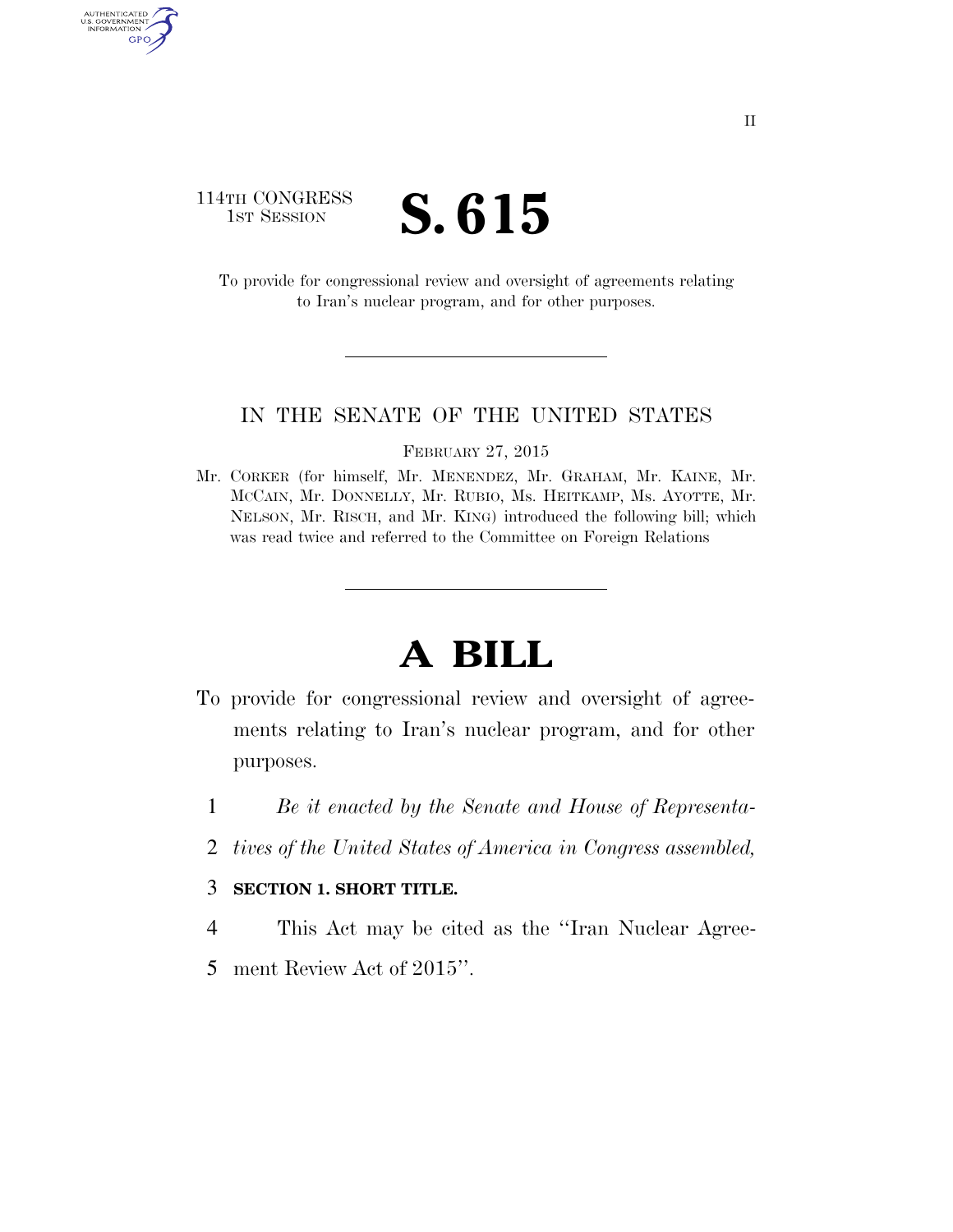## **SEC. 2. CONGRESSIONAL REVIEW AND OVERSIGHT OF AGREEMENTS WITH IRAN RELATING TO THE NUCLEAR PROGRAM OF IRAN.**

 The Atomic Energy Act of 1954 (42 U.S.C. 2011 et seq.) is amended by inserting after section 134 the fol-lowing new section:

### **''SEC. 135. CONGRESSIONAL REVIEW AND OVERSIGHT OF AGREEMENTS WITH IRAN.**

 ''(a) TRANSMISSION TO CONGRESS OF NUCLEAR AGREEMENTS WITH IRAN AND VERIFICATION ASSESS-MENT WITH RESPECT TO SUCH AGREEMENTS.—

12 "(1) TRANSMISSION OF AGREEMENTS.—Not later than 5 calendar days after reaching an agree- ment with Iran relating to the nuclear program of Iran, the President shall transmit to the appropriate congressional committees—

17  $\langle (A)$  the text of the agreement and all re-lated materials and annexes;

 ''(B) a verification assessment report of the Secretary of State prepared under para-graph (2) with respect to the agreement; and

22  $\text{``(C) a certification that}$ 

 $\cdot$  (i) the agreement includes the appro- priate terms, conditions, and duration of the agreement's requirements with respect to Iran's nuclear activities and provisions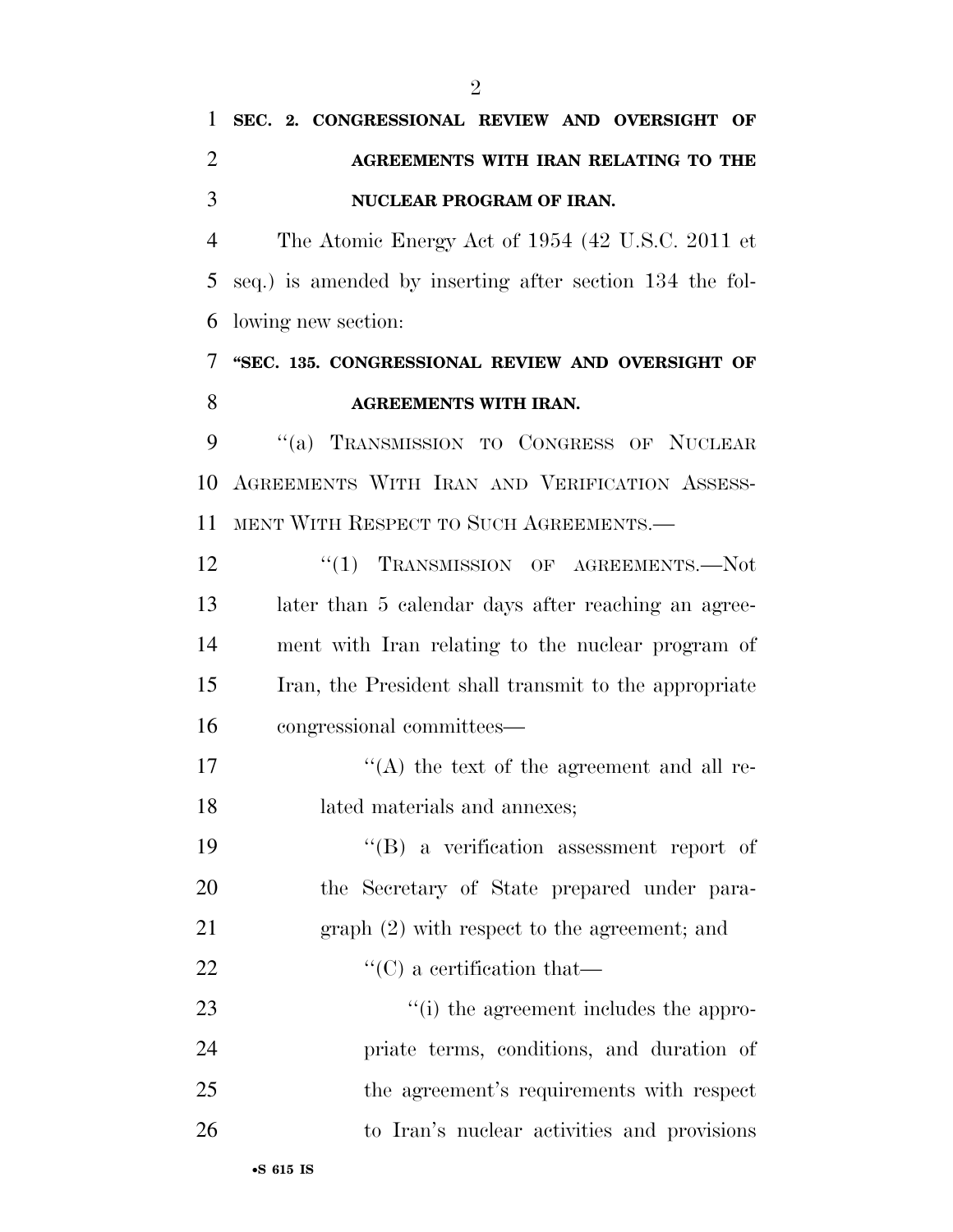| $\mathbf{1}$   | describing any sanctions to be waived, sus-    |
|----------------|------------------------------------------------|
| $\overline{2}$ | pended, or otherwise reduced by the            |
| 3              | United States, and any other nation or en-     |
| $\overline{4}$ | tity, including the United Nations; and        |
| 5              | "(ii) the President determines the             |
| 6              | agreement meets United States non-pro-         |
| $\overline{7}$ | liferation objectives, does not jeopardize     |
| 8              | the common defense and security, provides      |
| 9              | an adequate framework to ensure that           |
| 10             | Iran's nuclear activities permitted there-     |
| 11             | under will not be inimical to or constitute    |
| 12             | an unreasonable risk to the common de-         |
| 13             | fense and security, and ensures that Iran's    |
| 14             | nuclear activities permitted thereunder will   |
| 15             | not be used to further any nuclear-related     |
| 16             | military or nuclear explosive purpose, in-     |
| 17             | cluding for any research on or development     |
| 18             | of any nuclear explosive device or any         |
| 19             | other nuclear-related military purpose.        |
| 20             | "(2) VERIFICATION ASSESSMENT REPORT.—          |
| 21             | "(A) IN GENERAL.—The Secretary of              |
| 22             | State shall prepare, with respect to an agree- |
| 23             | ment described in paragraph (1), a report as-  |
| 24             | sessing-                                       |
|                |                                                |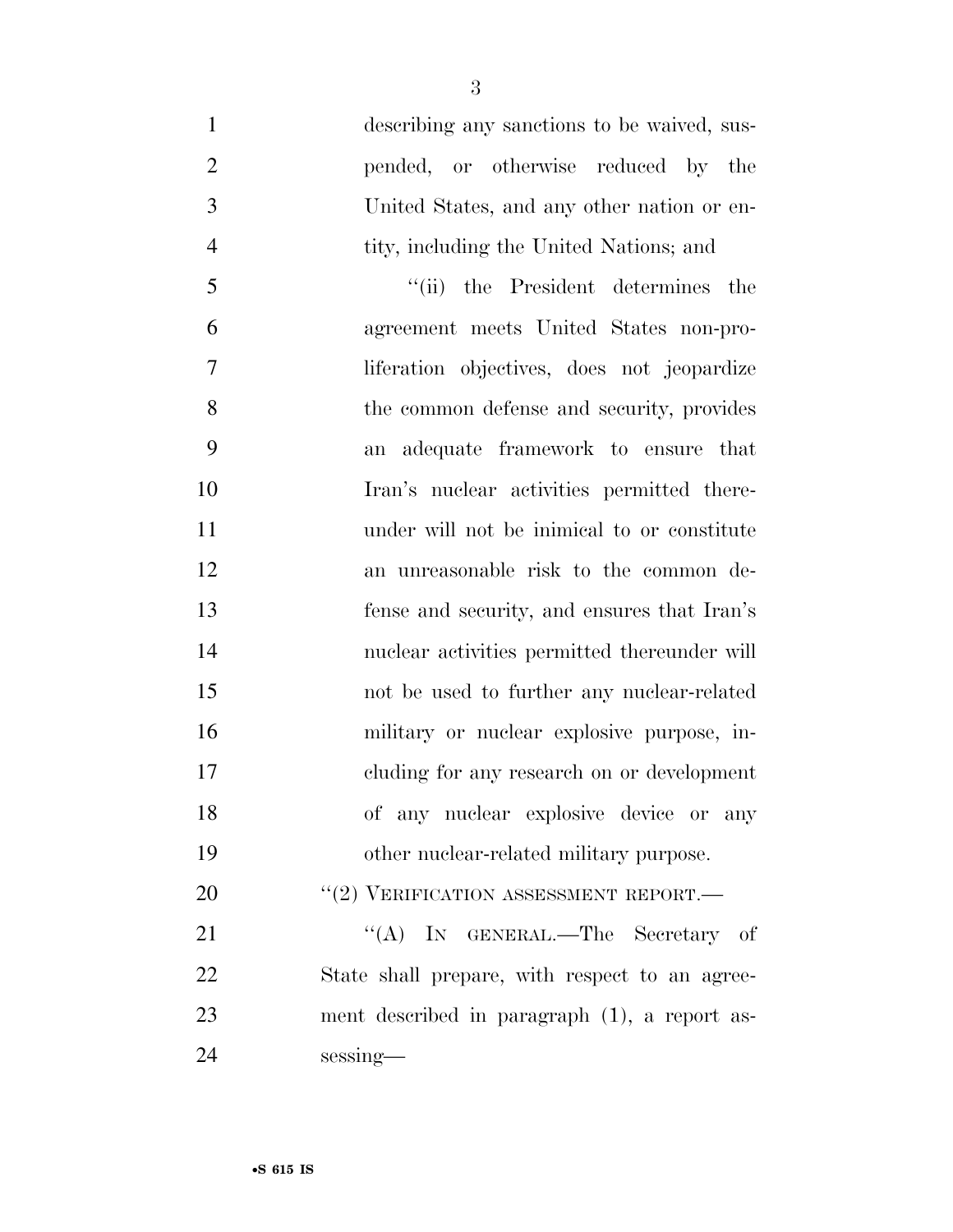- 1 ''(i) the extent to which the Secretary will be able to verify that Iran is complying with its obligations under the agreement; 4 ''(ii) the adequacy of the safeguards and other control mechanisms and other assurances contained in the agreement with respect to Iran's nuclear program to ensure Iran's activities permitted there- under will not be used to further any nu-clear-related military or nuclear explosive
- purpose, including for any research on or development of any nuclear explosive de- vice or any other nuclear-related military purpose; and
- 15  $\frac{1}{10}$  the capacity and capability of 16 the International Atomic Energy Agency to effectively implement the verification re- gime required by the agreement, including whether the International Atomic Energy Agency has the required funding, man-21 power, and authority to do so.

22 "'(B) ASSUMPTIONS.—In preparing a re-23 port under subparagraph (A) with respect to an agreement described in paragraph (1), the Sec-retary shall assume that Iran could—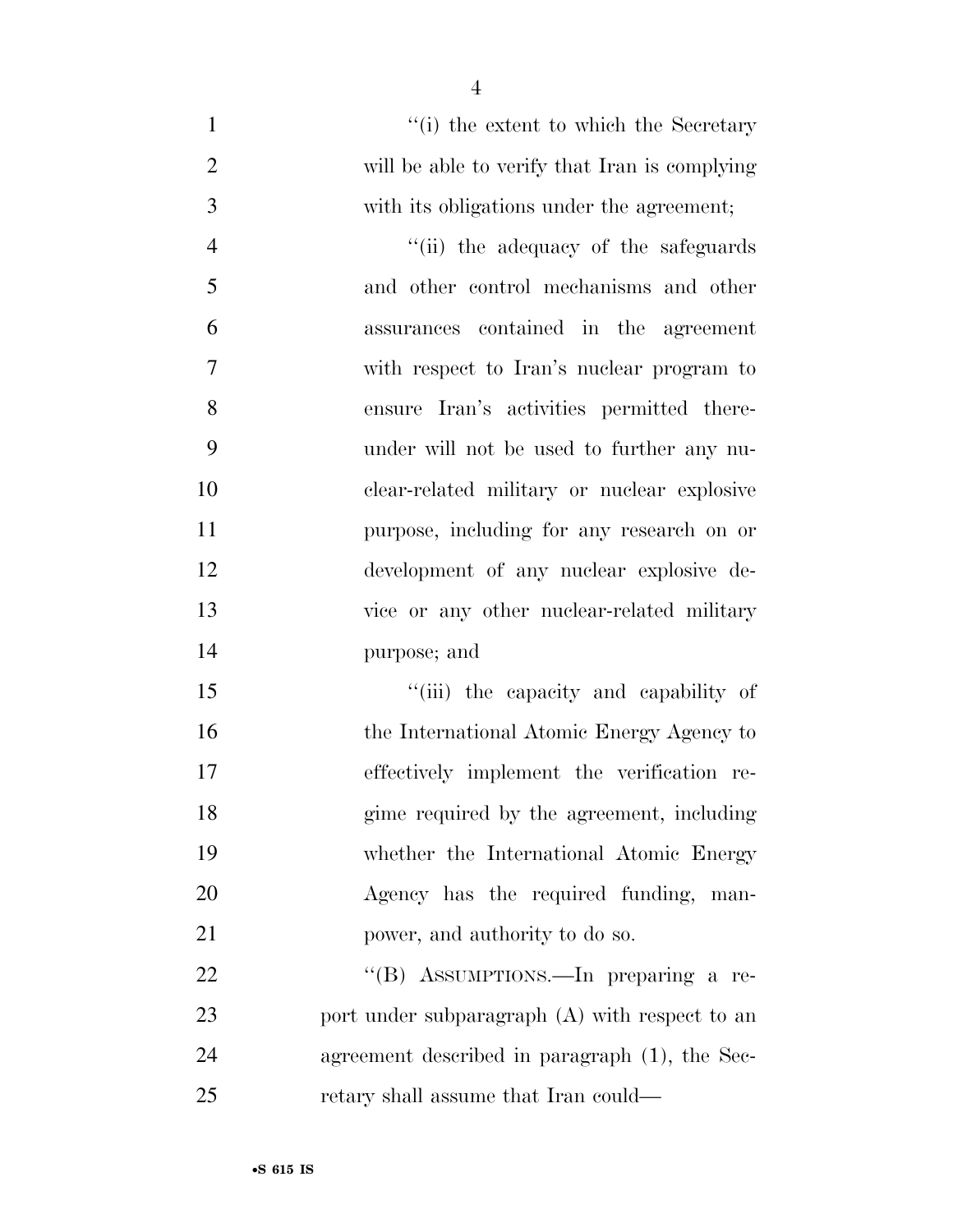''(i) use all measures not expressly **prohibited by the agreement to conceal ac-** tivities that violate its obligations under the agreement; and 5 ''(ii) alter or deviate from standard practices in order to impede efforts to verify that Iran is complying with those obligations.  $\cdot$  (C) CLASSIFIED ANNEX.—A report under subparagraph (A) shall be transmitted in un- classified form, but shall include a classified annex prepared in consultation with the Direc- tor of National Intelligence, summarizing rel- evant classified information. 15 "(3) EXCEPTION.—The requirements of sub- paragraphs (B) and (C) of paragraph (1) shall not apply to an agreement defined in subsection (i)(4). ''(b) PERIOD FOR REVIEW BY CONGRESS OF NU- CLEAR AGREEMENTS WITH IRAN.— 20 "(1) In GENERAL.—During the 60-day period following transmittal by the President of an agree- ment pursuant to subsection (a), the Committee on Foreign Relations of the Senate and the Committee on Foreign Affairs of the House of Representatives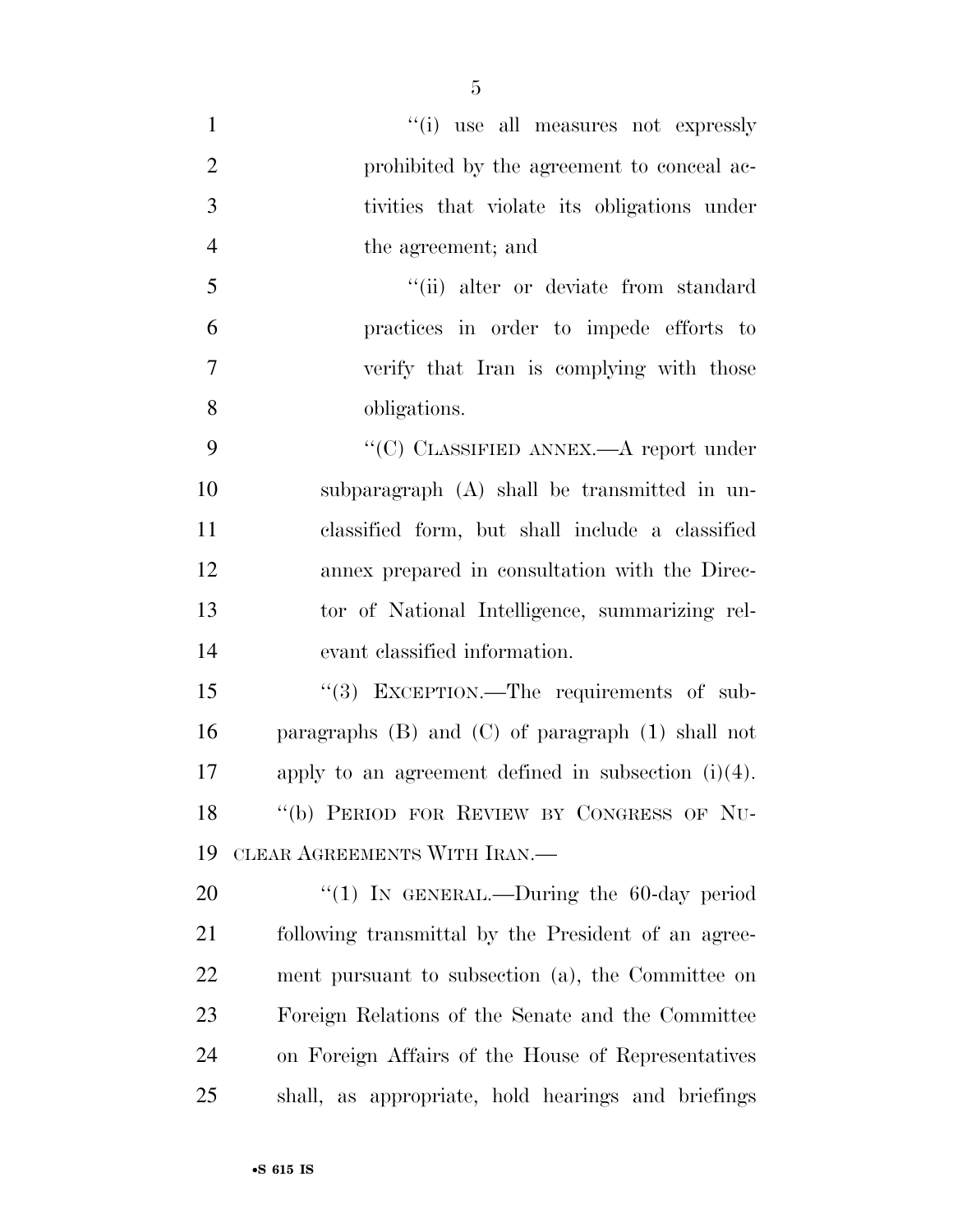and otherwise obtain information in order to fully review such agreement.

3 "(2) LIMITATION ON ACTIONS DURING PERIOD OF REVIEW.—Notwithstanding any other provision of law, except as provided in paragraph (3), during the period for review provided in paragraph (1), the President may not waive, suspend, reduce, provide relief from, or otherwise limit the application of stat- utory sanctions with respect to Iran under any pro- vision of law or refrain from applying any such sanc- tions pursuant to an agreement described in sub-section (a).

 $\frac{13}{2}$  EXCEPTION.—The prohibition under para- graph (2) does not apply to any deferral, waiver, or other suspension of statutory sanctions pursuant to the Joint Plan of Action if that deferral, waiver, or other suspension is made—

18  $"({\rm A})$  consistent with the law in effect on the date of the enactment of the Iran Nuclear Agreement Review Act of 2015; and

21 ''(B) not later than 45 days before the transmission by the President of an agreement, assessment report, and certification under sub-section (a).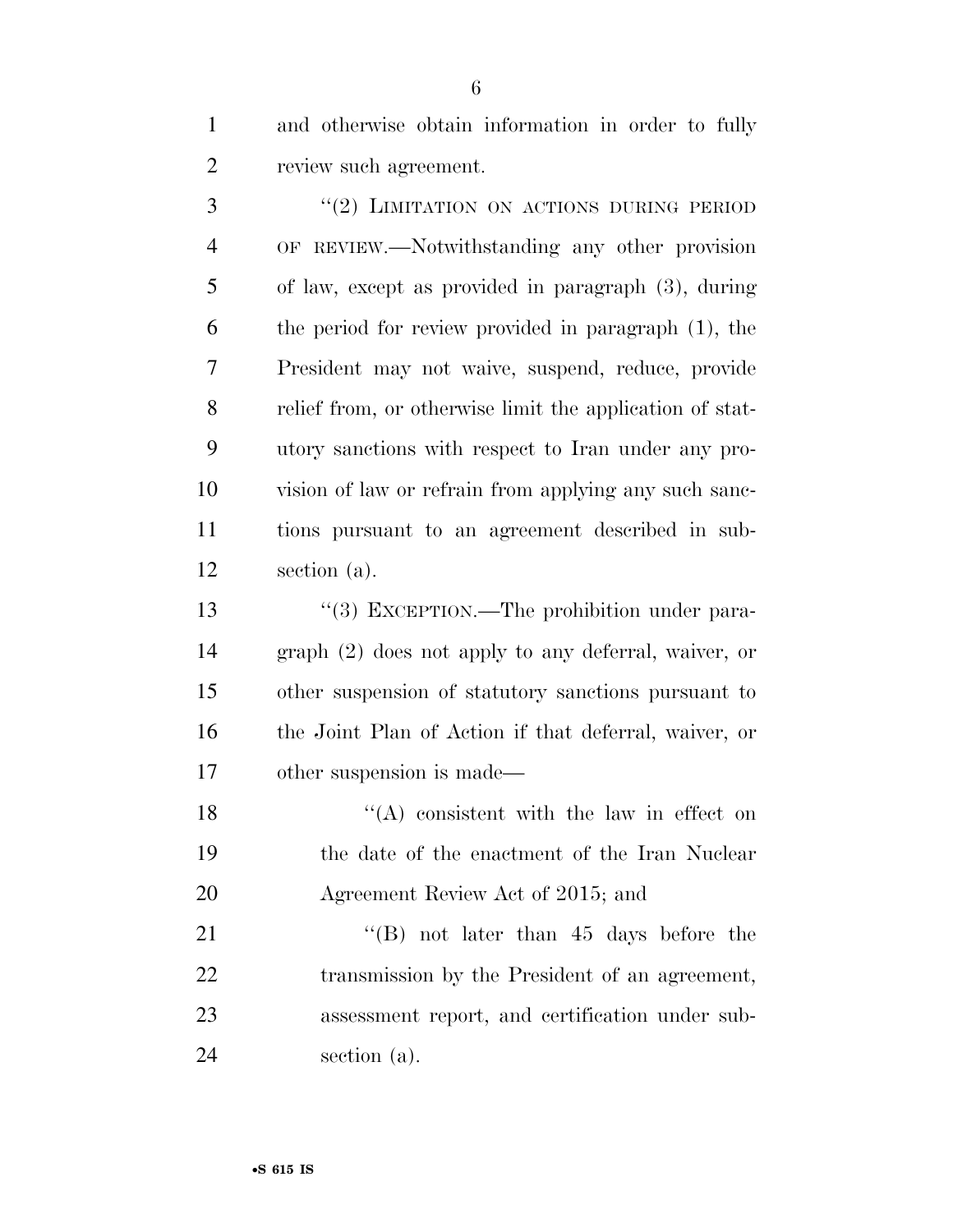| $\mathbf{1}$   | "(c) EFFECT OF CONGRESSIONAL ACTION WITH RE-          |
|----------------|-------------------------------------------------------|
| $\overline{2}$ | SPECT TO NUCLEAR AGREEMENTS WITH IRAN.—               |
| 3              | " $(1)$ IN GENERAL.—Notwithstanding any other         |
| $\overline{4}$ | provision of law, action involving any measure of     |
| 5              | statutory sanctions relief by the United States pur-  |
| 6              | suant to an agreement subject to subsection (a) or    |
| $\overline{7}$ | the Joint Plan of Action—                             |
| 8              | $\lq\lq$ may be taken, consistent with exist-         |
| 9              | ing statutory requirements for such action, if,       |
| 10             | during the period for review provided in sub-         |
| 11             | section $(b)(1)$ , the Congress adopts, and there     |
| 12             | is enacted, a joint resolution stating in sub-        |
| 13             | stance that the Congress does favor the agree-        |
| 14             | ment;                                                 |
| 15             | "(B) may not be taken if, during the pe-              |
| 16             | riod for review provided in subsection $(b)(1)$ ,     |
| 17             | the Congress adopts, and there is enacted, a          |
| 18             | joint resolution stating in substance that the        |
| 19             | Congress does not favor the agreement; or             |
| 20             | $\cdot\cdot$ (C) may be taken, consistent with exist- |
| 21             | ing statutory requirements for such action, if,       |
| 22             | following the period for review provided in sub-      |
|                |                                                       |

23 section  $(b)(1)$ , there is not enacted any such joint resolution.

ment;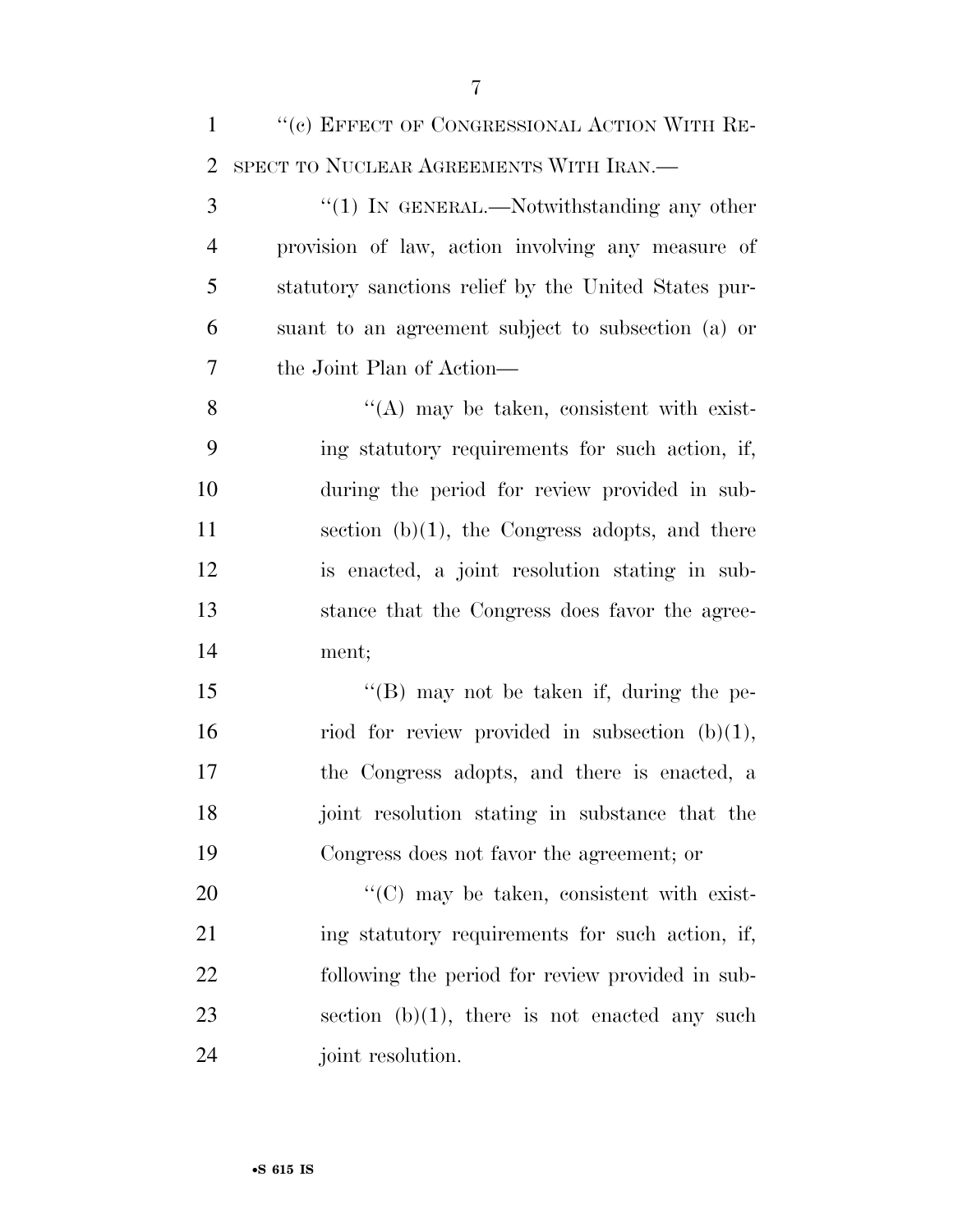1 "(2) DEFINITION.—For the purposes of this subsection, the phrase 'action involving any measure of statutory sanctions relief by the United States' shall include waiver, suspension, reduction, or other effort to provide relief from, or otherwise limit the application of statutory sanctions with respect to, Iran under any provision of law or any other effort to refrain from applying any such sanctions.

9 "(d) CONGRESSIONAL OVERSIGHT OF IRANIAN COM-PLIANCE WITH NUCLEAR AGREEMENTS.—

11 "(1) IN GENERAL.—The President shall, within 10 days of receiving credible and accurate informa- tion relating to a potentially significant breach or compliance incident by Iran with respect to an agreement subject to subsection (a), submit such in- formation to the appropriate congressional commit-tees.

18 "(2) MATERIAL BREACH REPORT. Not later than 10 days after submitting information about a potentially significant breach or compliance incident pursuant to paragraph (1), the President shall make a determination whether such potentially significant breach or compliance issue constitutes a material breach and shall submit to the appropriate congres-sional committees such determination, accompanied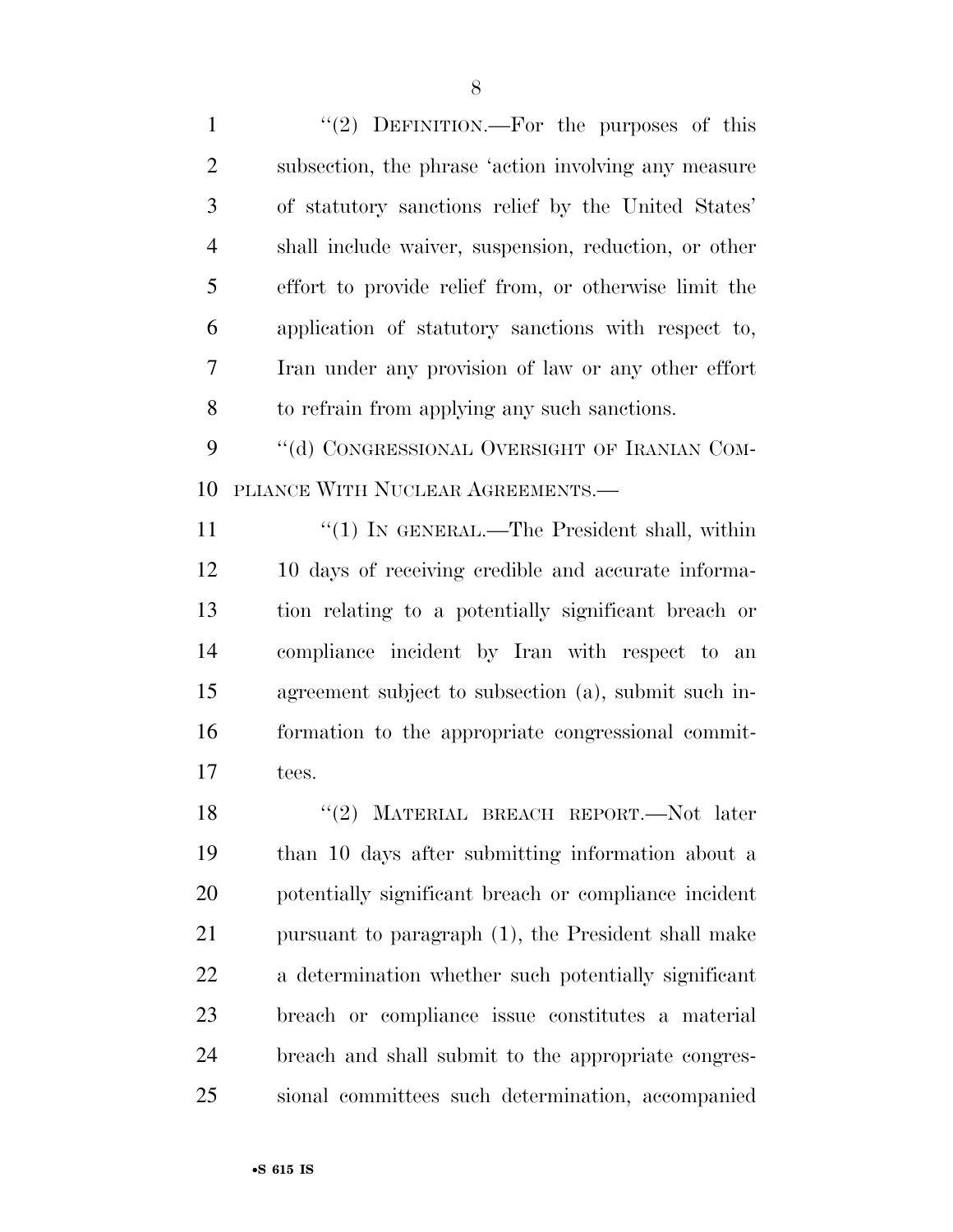by, as appropriate, a report on the action or failure to act by Iran that led to the material breach, ac- tions necessary for Iran to cure the breach, and the status of Iran's efforts to cure the breach. ''(3) SEMI-ANNUAL REPORT.—Not later than 180 days after entering into an agreement described in subsection (a), and not less frequently than once every 180 days thereafter, the President shall sub- mit to the appropriate congressional committees a report on Iran's nuclear program and the compli- ance of Iran with the agreement during the period covered by the report, including the following ele- ments: 14 "(A) Any action or failure to act by Iran that breached the agreement or is in noncompli- ance with the terms of the agreement. 17 "'(B) Any delay by Iran of more than one week in providing inspectors access to facilities, people, and documents in Iran as required by the agreement. 21 "'(C) Any progress made by Iran to resolve concerns by the International Atomic Energy Agency about possible military dimensions of Iran's nuclear program.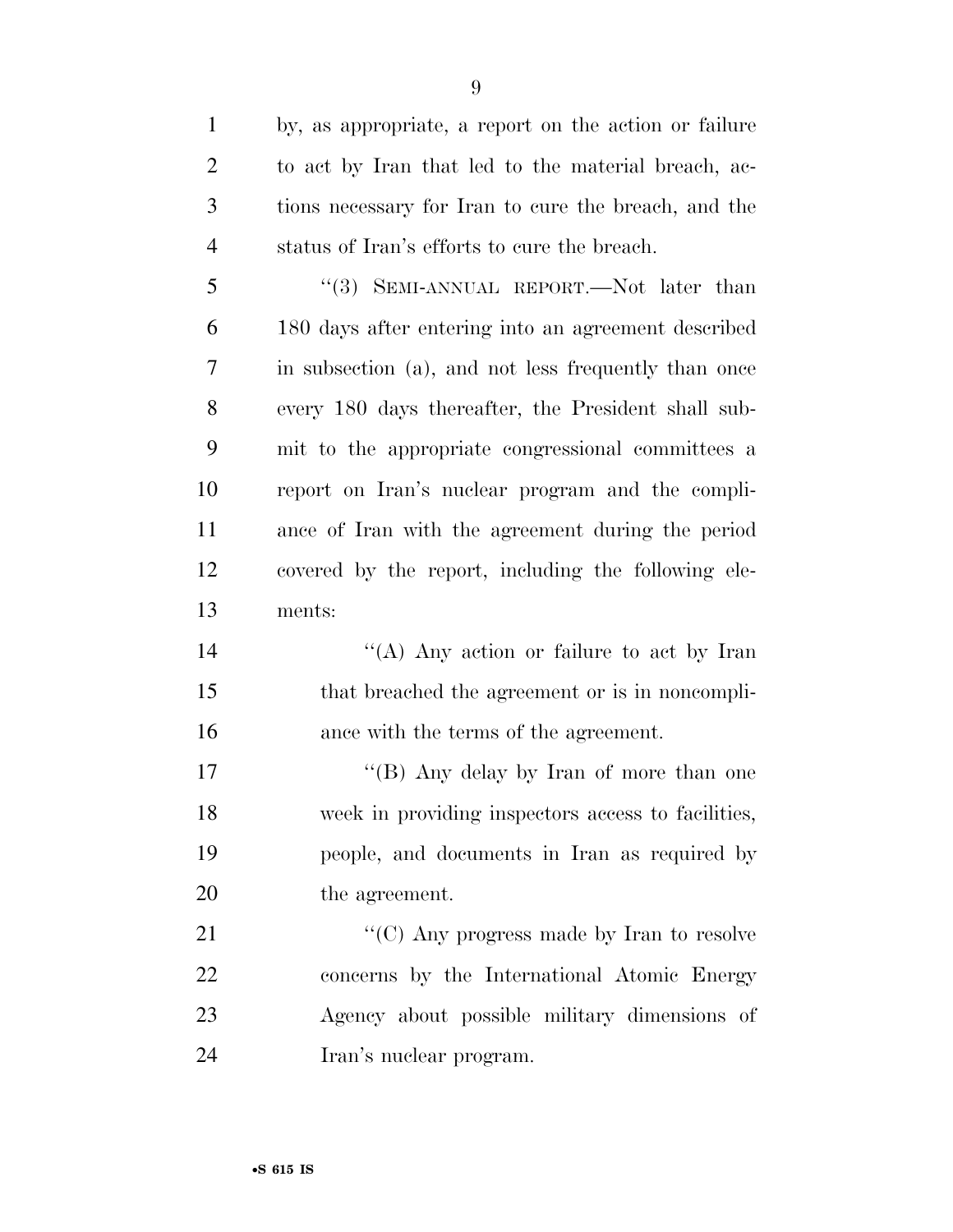| $\mathbf{1}$   | "(D) Any procurement by Iran of mate-               |
|----------------|-----------------------------------------------------|
| $\mathfrak{2}$ | rials in violation of the agreement.                |
| 3              | "(E) Any centrifuge research and develop-           |
| $\overline{4}$ | ment conducted by Iran that—                        |
| 5              | $``(i)$ is not in compliance with the               |
| 6              | agreement; or                                       |
| $\tau$         | "(ii) may substantially enhance the                 |
| 8              | enrichment capacity of Iran if deployed.            |
| 9              | "(F) Any diversion by Iran of uranium,              |
| 10             | carbon-fiber, or other materials for use in         |
| 11             | Iran's nuclear program in violation of the          |
| 12             | agreement.                                          |
| 13             | $\lq\lq (G)$ Any covert nuclear activities under-   |
| 14             | taken by Iran.                                      |
| 15             | "(H) An assessment of whether any Ira-              |
| 16             | nian financial institutions are engaged in money    |
| 17             | laundering or terrorist finance activities, includ- |
| 18             | ing names of specific financial institutions if ap- |
| 19             | plicable.                                           |
| <b>20</b>      | $\lq\lq (I)$ An assessment of<br>—                  |
| 21             | "(i) whether, and the extent to which,              |
| 22             | Iran supported acts of terrorism; and               |
| 23             | "(ii) whether Iran directly supported,              |
| 24             | financed, planned, or carried out an act of         |
| 25             | terrorism against the United States or a            |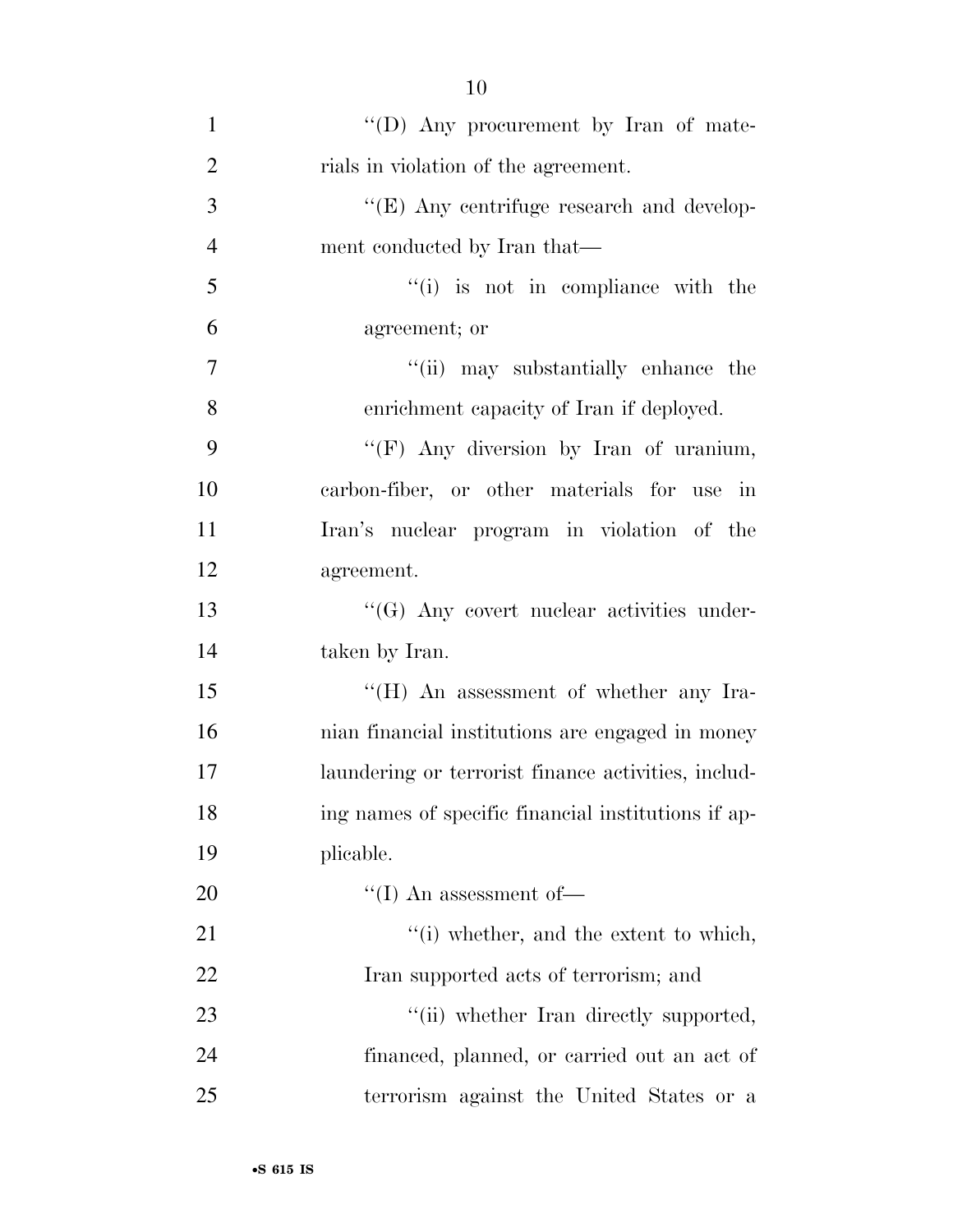United States person anywhere in the world. 3 "(4) ADDITIONAL REPORTS AND INFORMA- TION.— 5 "(A) AGENCY REPORTS.—Following sub- mission of an agreement pursuant to subsection (a) to the appropriate congressional committees, the Department of State, the Department of Energy, and the Department of Defense shall, upon the request of either of those committees, promptly furnish to those committees their views as to whether the safeguards and other controls contained in the agreement with re- spect to Iran's nuclear program provide an ade- quate framework to ensure that Iran's activities permitted thereunder will not be inimical to or constitute an unreasonable risk to the common defense and security.

19 "(B) PROVISION OF INFORMATION ON NU- CLEAR INITIATIVES WITH IRAN.—The President shall keep the appropriate congressional com- mittees fully and currently informed of any ini- tiative or negotiations with Iran relating Iran's nuclear program, including any new or amended agreement.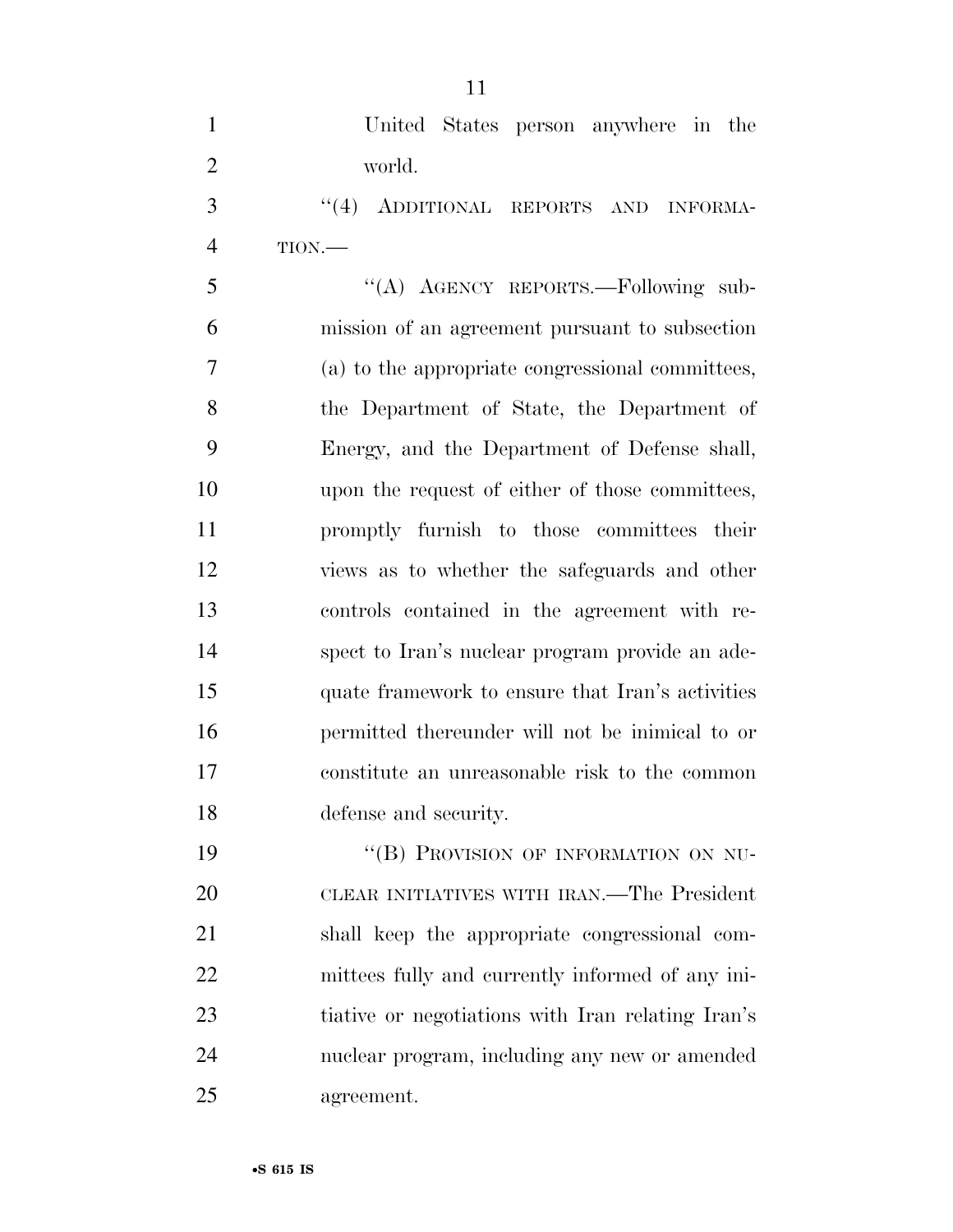| $\mathbf{1}$   | "(5) CERTIFICATION.—After the review period            |
|----------------|--------------------------------------------------------|
| $\overline{2}$ | provided in subsection $(b)(1)$ , the President shall, |
| 3              | not less than every 90 days—                           |
| $\overline{4}$ | $\lq\lq$ determine whether the President is            |
| 5              | able to certify that—                                  |
| 6              | "(i) Iran is transparently, verifiably,                |
| $\tau$         | and fully implementing the agreement, in-              |
| 8              | cluding all related technical or additional            |
| 9              | agreements;                                            |
| 10             | "(ii) Iran has not committed a mate-                   |
| 11             | rial breach with respect to the agreement              |
| 12             | or, if Iran has committed a material                   |
| 13             | breach, Iran has cured the material                    |
| 14             | breach;                                                |
| 15             | "(iii) Iran has not taken any action,                  |
| 16             | including covert action, that could signifi-           |
| $17\,$         | cantly advance its nuclear weapons pro-                |
| 18             | gram;                                                  |
| 19             | "(iv) Iran has not directly supported                  |
| 20             | or carried out an act of terrorism against             |
| 21             | the United States or a United States per-              |
| 22             | son anywhere in the world; and                         |
| 23             | $``(v)$ suspension of sanctions related to             |
| 24             | Iran pursuant to the agreement is—                     |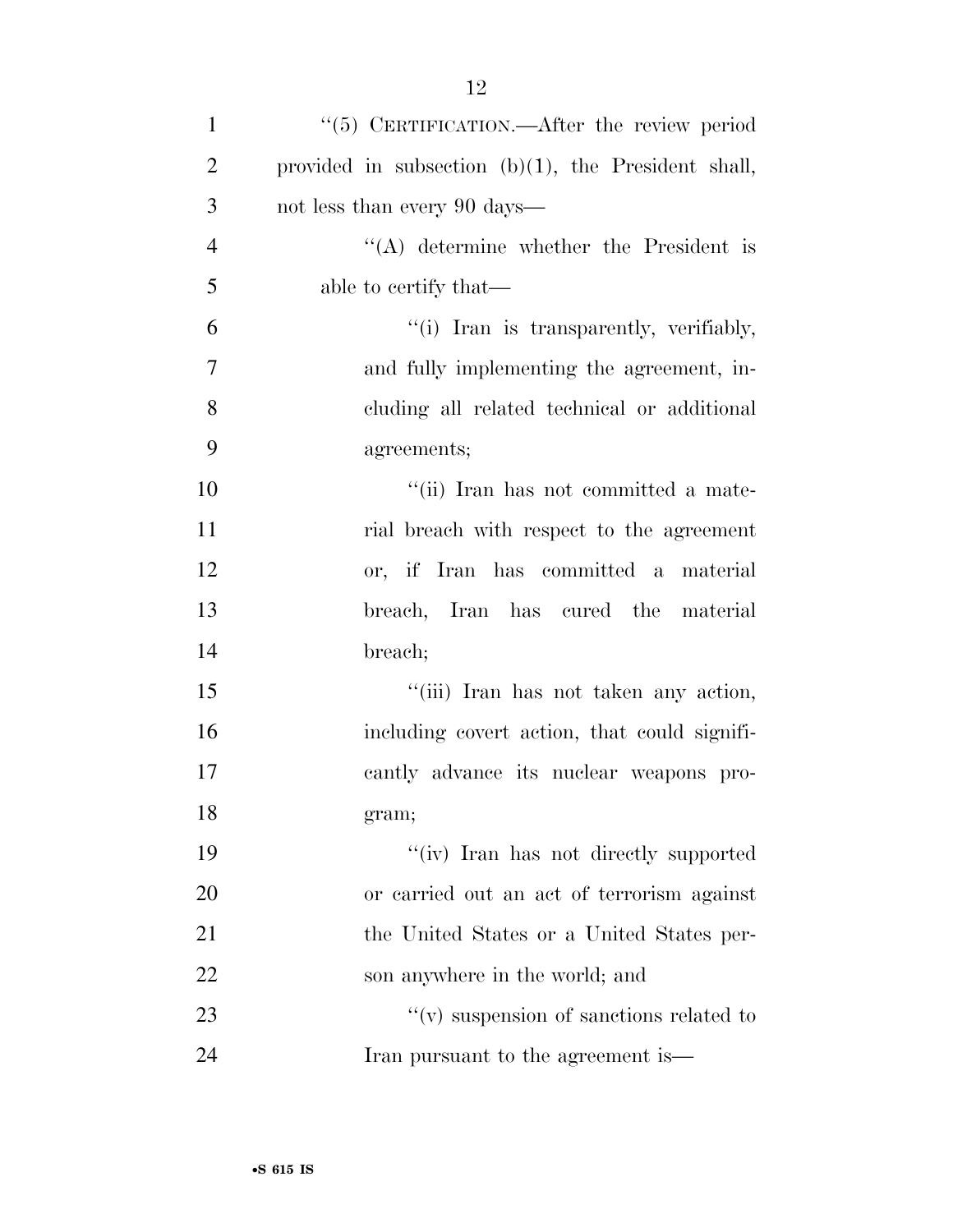| $\mathbf{1}$   | $\lq\lq$ (I) appropriate and propor-                   |
|----------------|--------------------------------------------------------|
| $\overline{2}$ | tionate to the specific and verifiable                 |
| 3              | measures taken by Iran with respect                    |
| $\overline{4}$ | to terminating its illicit nuclear pro-                |
| 5              | gram; and                                              |
| 6              | $\lq\lq$ (II) vital to the national secu-              |
| 7              | rity interests of the United States;                   |
| 8              | and                                                    |
| 9              | $\lq\lq (B)$ if the President determines he is able    |
| 10             | to make the certification described in subpara-        |
| 11             | $graph(A)$ , make such certification to the appro-     |
| 12             | priate congressional committees.                       |
| 13             | ``(e)<br>EXPEDITED CONSIDERATION OF LEGISLA-           |
| 14             | TION.                                                  |
| 15             | "(1) IN GENERAL.—In the event the President            |
| 16             | does not submit a certification pursuant to sub-       |
| 17             | section $(d)(5)$ or has determined pursuant to sub-    |
| 18             | section $(d)(2)$ that Iran has materially breached an  |
| 19             | agreement subject to subsection (a), Congress may      |
| 20             | initiate within 60 days expedited consideration of     |
| 21             | qualifying legislation pursuant to this subsection.    |
| 22             | "(2) QUALIFYING LEGISLATION DEFINED.—For               |
| 23             | purposes of this subsection, the term 'qualifying leg- |
| 24             | islation' means only a bill of either House of Con-    |
| 25             | gress-                                                 |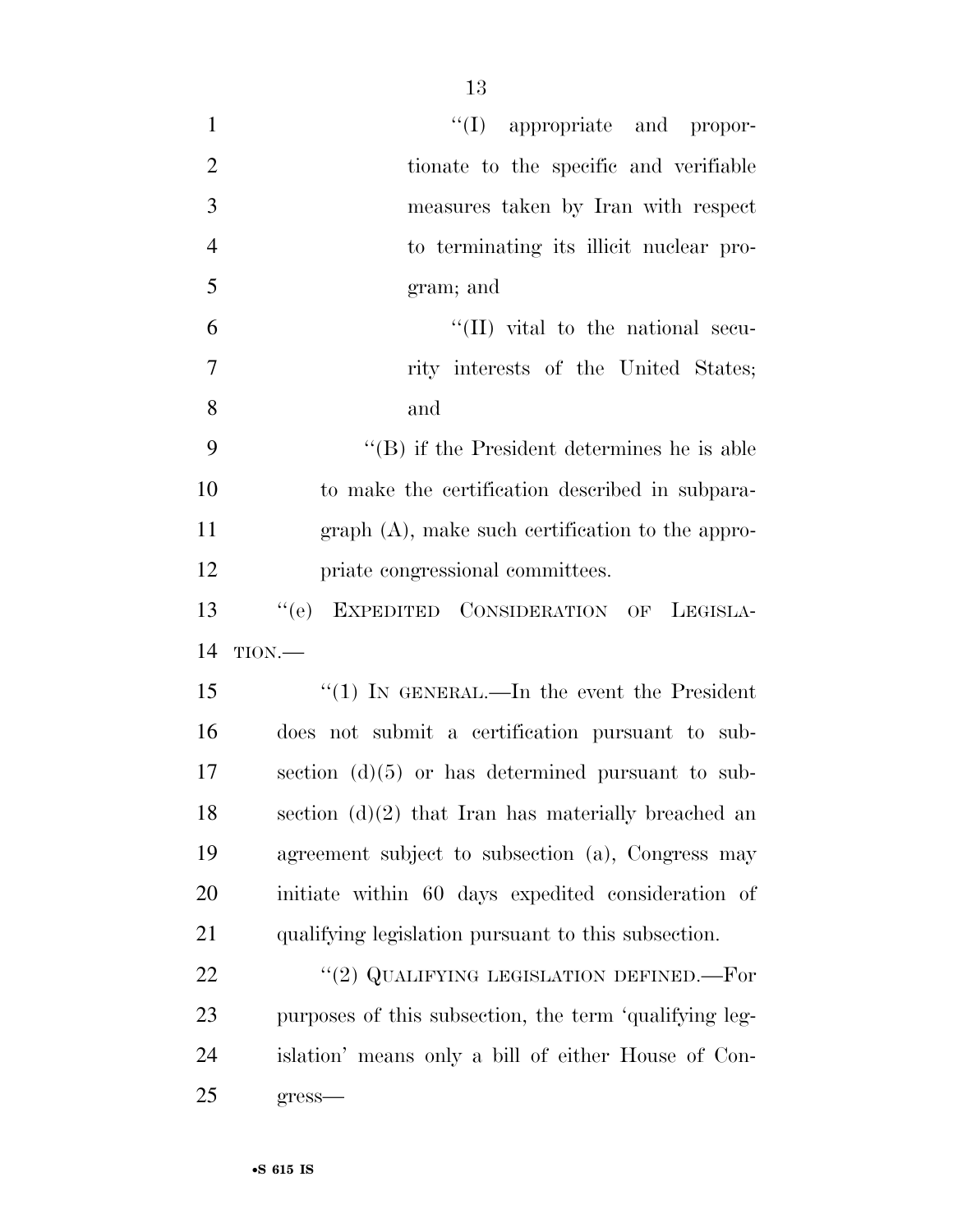|   | "(A) the title of which is as follows: $\hat{A}$ bill |
|---|-------------------------------------------------------|
|   | reinstating statutory sanctions imposed with re-      |
| 3 | spect to Iran.'; and                                  |

4 ''(B) the matter after the enacting clause of which is: 'Any statutory sanctions imposed 6 with respect to Iran pursuant to that were waived, suspended, reduced, or other- wise relieved pursuant to an agreement sub- mitted pursuant to section 135(a) of the Atomic Energy Act of 1954 are hereby reinstated and any action by the United States Government to facilitate the release of funds or assets to Iran pursuant to such agreement, or provide any further waiver, suspension, reduction, or other relief is hereby prohibited.', with the blank space being filled in with the law or laws under which sanctions are to be reinstated.

18 "(3) INTRODUCTION.—During the 60-day pe- riod provided for in paragraph (1), qualifying legis-lation may be introduced—

21 ''(A) in the House of Representatives, by the Speaker (or the Speaker's designee) or the minority leader (or the minority leader's des-ignee); and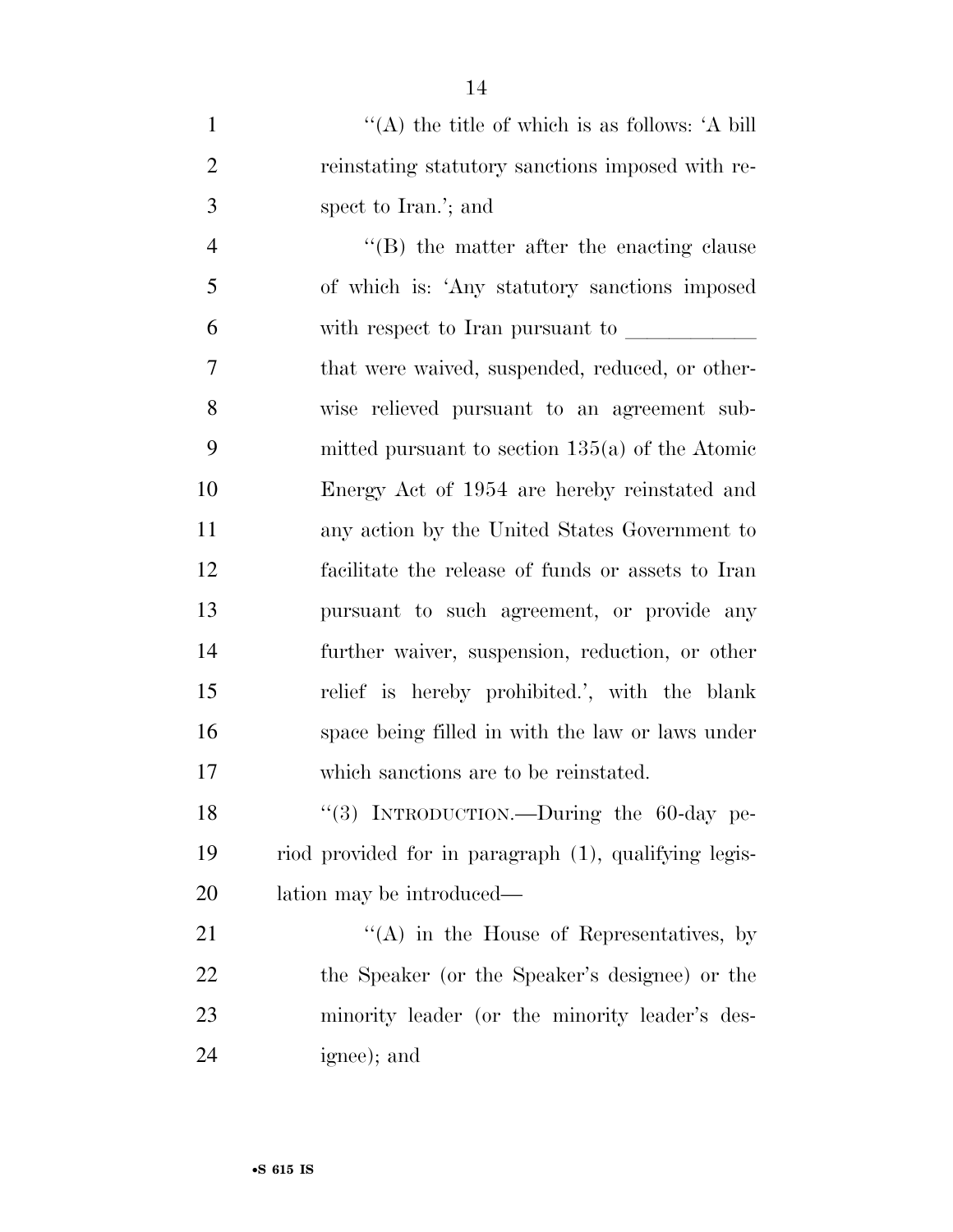1 ''(B) in the Senate, by the majority leader (or the majority leader's designee) or the mi- nority leader (or the minority leader's des- ignee). ''(4) COMMITTEE REFERRAL.—Qualifying legis- lation introduced in the Senate shall be referred to the Committee on Foreign Relations and in the House of Representatives to the Committee on For- eign Affairs.  $(5)$  DISCHARGE.—If the committee of either House to which qualifying legislation has been re- ferred has not reported such qualifying legislation within 10 session days after the date of referral of such legislation, that committee shall be discharged from further consideration of such legislation and the qualifying legislation shall be placed on the ap- propriate calendar. 18 "(6) FLOOR CONSIDERATION IN HOUSE OF REPRESENTATIVES.— 20 "(A) PROCEEDING TO CONSIDERATION.— After each committee authorized to consider qualifying legislation reports it to the House of Representatives or has been discharged from its consideration, it shall be in order to move to proceed to consider the qualifying legislation in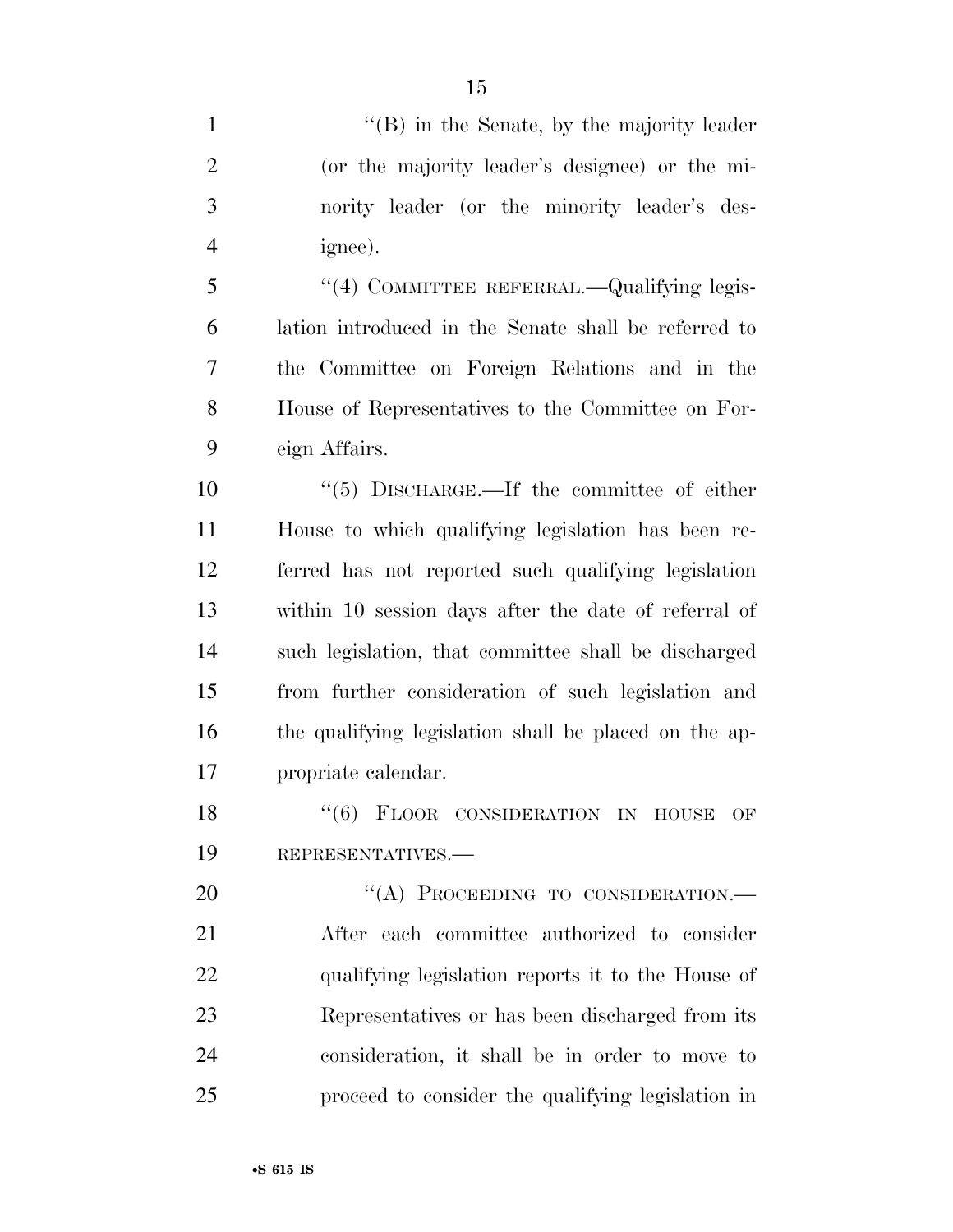| $\mathbf{1}$   | the House. All points of order against the mo-     |
|----------------|----------------------------------------------------|
| $\mathbf{2}$   | tion are waived. Such a motion shall not be in     |
| 3              | order after the House has disposed of a motion     |
| $\overline{4}$ | to proceed on the qualifying legislation. The      |
| 5              | previous question shall be considered as ordered   |
| 6              | on the motion to its adoption without inter-       |
| $\overline{7}$ | vening motion. The motion shall not be debat-      |
| 8              | able. A motion to reconsider the vote by which     |
| 9              | the motion is disposed of shall not be in order.   |
| 10             | CONSIDERATION.—The qualifying<br>$\lq\lq (B)$      |
| 11             | legislation shall be considered as read. All       |
| 12             | points of order against the qualifying legislation |
| 13             | and against its consideration are waived. The      |
| 14             | previous question shall be considered as ordered   |
| 15             | on the qualifying legislation to its passage with- |
| 16             | out intervening motion except 2 hours of debate    |
| 17             | equally divided and controlled by the proponent    |
| 18             | and an opponent. A motion to reconsider the        |

 vote on passage of the qualifying legislation shall not be in order. No amendment to, or mo-

 tion to recommit, qualifying legislation shall be in order.

23 ''(C) APPEALS.—All appeals from the Chair relating to the application of the Rules of the House of Representatives to the procedure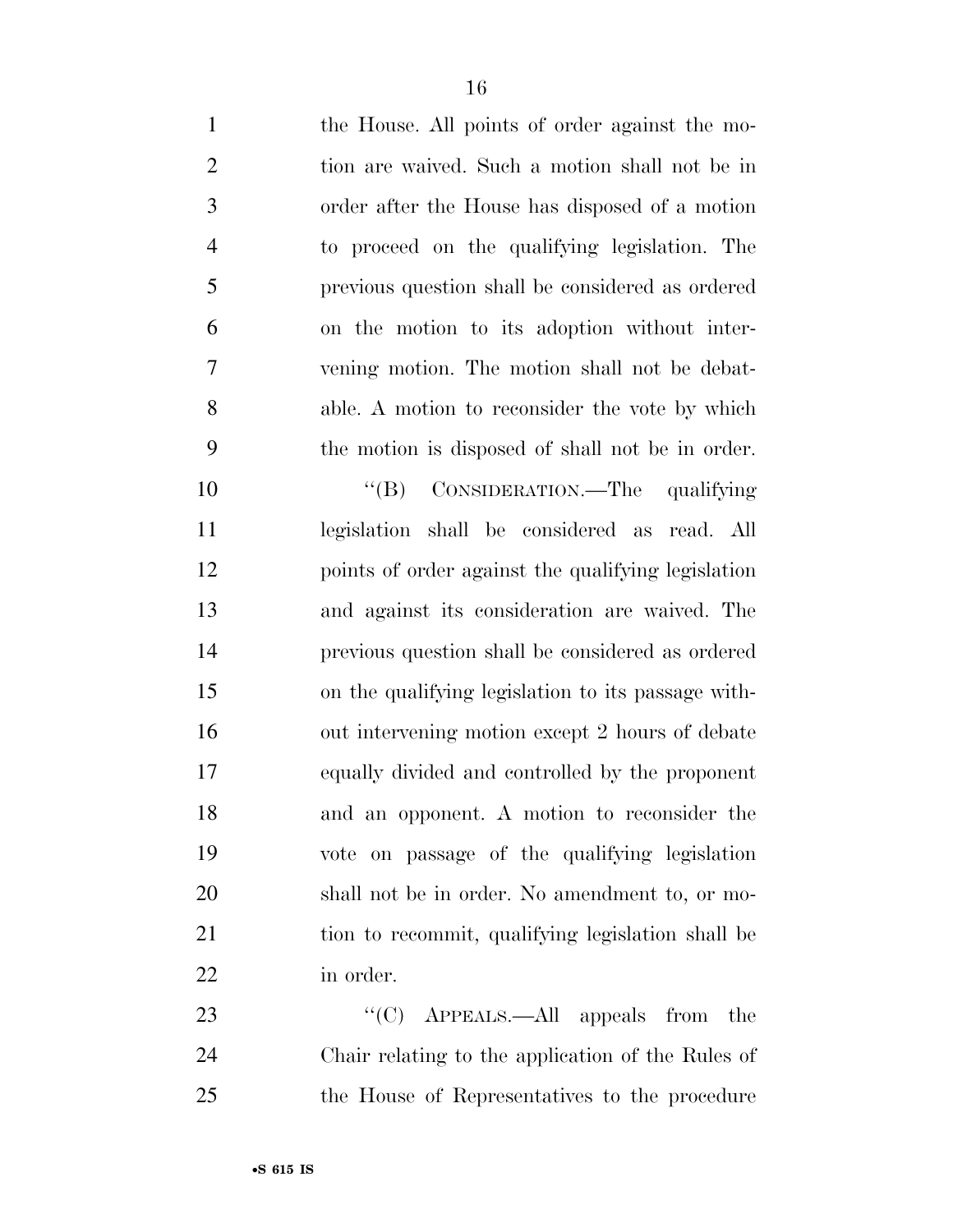| $\mathbf{1}$   | relating to the qualifying legislation shall be de- |
|----------------|-----------------------------------------------------|
| $\overline{2}$ | cided without debate.                               |
| 3              | "(7) FLOOR CONSIDERATION IN<br><b>THE</b><br>SEN-   |
| $\overline{4}$ | $ATE$ -                                             |
| 5              | "(A) IN GENERAL.—Notwithstanding Rule               |
| 6              | XXII of the Standing Rules of the Senate, it is     |
| 7              | in order at any time after the committee au-        |
| $8\,$          | thorized to consider qualifying legislation re-     |
| 9              | ports it to the Senate or has been discharged       |
| 10             | from its consideration (even though a previous      |
| 11             | motion to the same effect has been disagreed        |
| 12             | to) to move to proceed to the consideration of      |
| 13             | qualifying legislation, and all points of order     |
| 14             | against qualifying legislation (and against con-    |
| 15             | sideration of the qualifying legislation) are       |
| 16             | waived. The motion to proceed is not debatable.     |
| 17             | The motion is not subject to a motion to post-      |
| 18             | pone. A motion to reconsider the vote by which      |
| 19             | the motion is agreed to or disagreed to shall not   |
| 20             | be in order. If a motion to proceed to the con-     |
| 21             | sideration of the qualifying legislation is agreed  |
| 22             | to, the qualifying legislation shall remain the     |
| 23             | unfinished business until disposed of.              |
| 24             | "(B) DEBATE.—Debate on qualifying leg-              |

islation, and on all debatable motions and ap-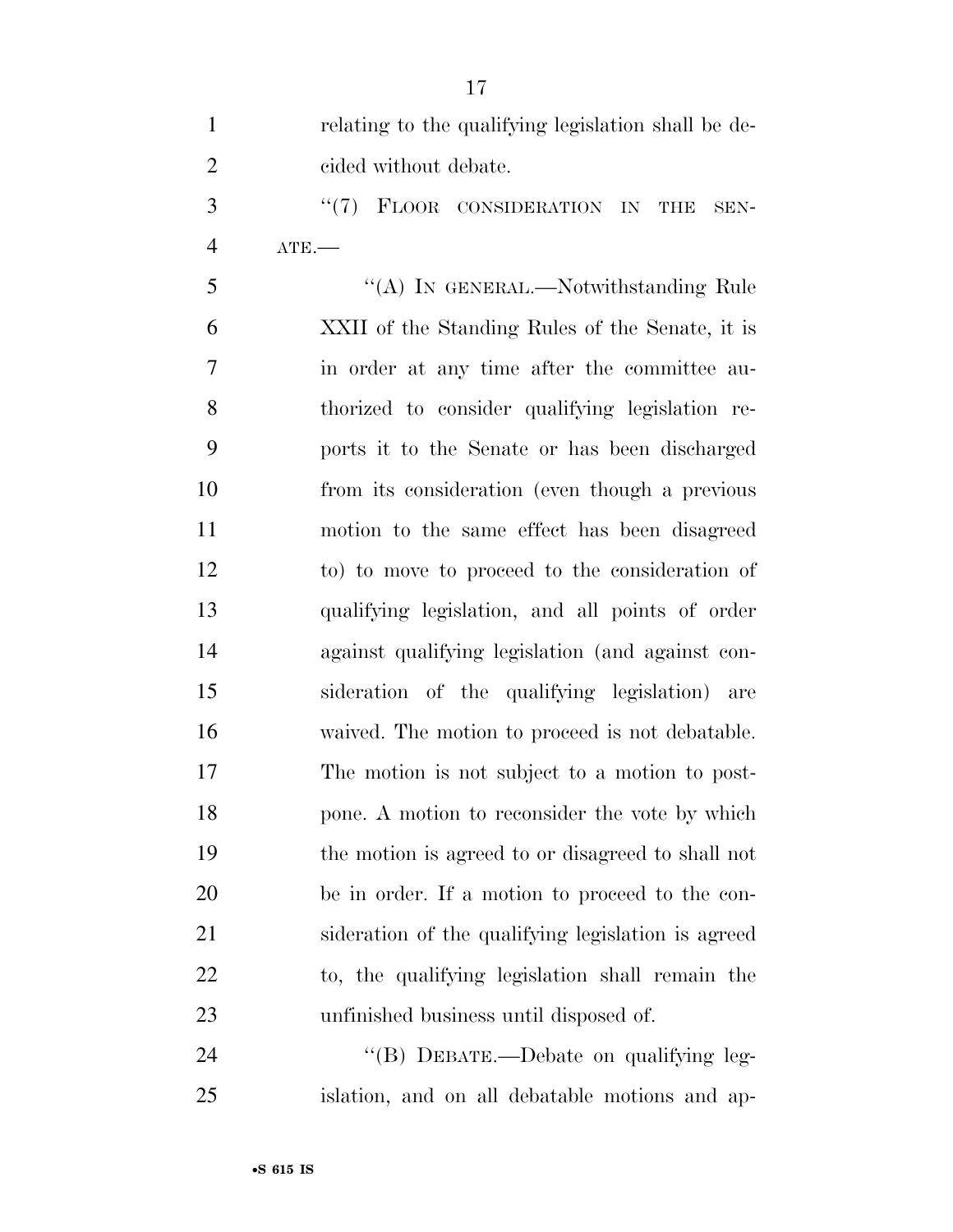| $\mathbf{1}$   | peals in connection therewith, shall be limited   |
|----------------|---------------------------------------------------|
| $\overline{2}$ | to not more than 10 hours, which shall be di-     |
| 3              | vided equally between the majority and minority   |
| $\overline{4}$ | leaders or their designees. A motion to further   |
| 5              | limit debate is in order and not debatable. An    |
| 6              | amendment to, or a motion to postpone, or a       |
| 7              | motion to proceed to the consideration of other   |
| 8              | business, or a motion to recommit the quali-      |
| 9              | fying legislation is not in order.                |
| 10             | "(C) VOTE ON PASSAGE.—The vote on                 |
| 11             | passage shall occur immediately following the     |
| 12             | conclusion of the debate on the qualifying legis- |
| 13             | lation and a single quorum call at the conclu-    |
| 14             | sion of the debate, if requested in accordance    |
| 15             | with the rules of the Senate.                     |
| 16             | "(D) RULINGS OF THE CHAIR ON PROCE-               |
| 17             | DURE.—Appeals from the decisions of the Chair     |
| 18             | relating to the application of the rules of the   |
| 19             | Senate, as the case may be, to the procedure re-  |
| 20             | lating to qualifying legislation shall be decided |
| 21             | without debate.                                   |
| 22             | ``(E)<br>CONSIDERATION OF VETO<br>MES-            |
| 23             | sages.—Debate in the Senate of any veto mes-      |
| 24             | sage with respect to qualifying legislation, in-  |
| 25             | cluding all debatable motions and appeals in      |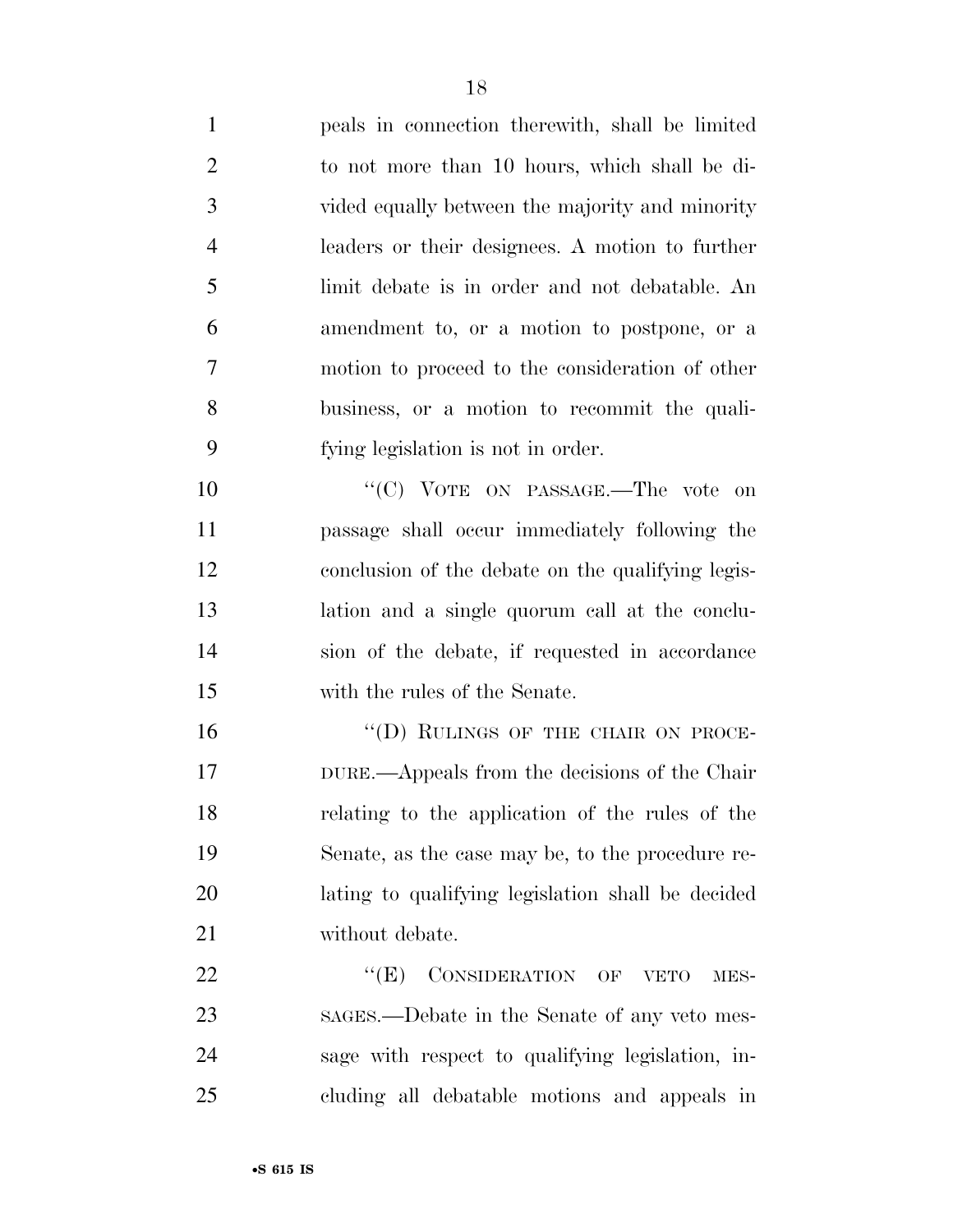| $\mathbf{1}$   | connection with such qualifying legislation, shall |
|----------------|----------------------------------------------------|
| $\overline{2}$ | be limited to 10 hours, to be equally divided be-  |
| 3              | tween, and controlled by, the majority leader      |
| $\overline{4}$ | and the minority leader or their designees.        |
| 5              | " $(8)$ RULES RELATING TO SENATE AND HOUSE         |
| 6              | OF REPRESENTATIVES.-                               |
| 7              | "(A) COORDINATION WITH ACTION<br>BY                |
| 8              | OTHER HOUSE.—If, before the passage by one         |
| 9              | House of qualifying legislation of that House,     |
| 10             | that House receives qualifying legislation from    |
| 11             | the other House, then the following procedures     |
| 12             | shall apply:                                       |
| 13             | "(i) The qualifying legislation of the             |
| 14             | other House shall not be referred to a com-        |
| 15             | mittee.                                            |
| 16             | "(ii) With respect to qualifying legis-            |
| 17             | lation of the House receiving the legisla-         |
| 18             | $\text{tion}$ —                                    |
| 19             | $\lq\lq$ (I) the procedure in that House           |
| 20             | shall be the same as if no qualifying              |
| 21             | legislation had been received from the             |
| 22             | other House; but                                   |
| 23             | $\lq\lq$ (II) the vote on passage shall be         |
| 24             | on the qualifying legislation of the               |
| 25             | other House.                                       |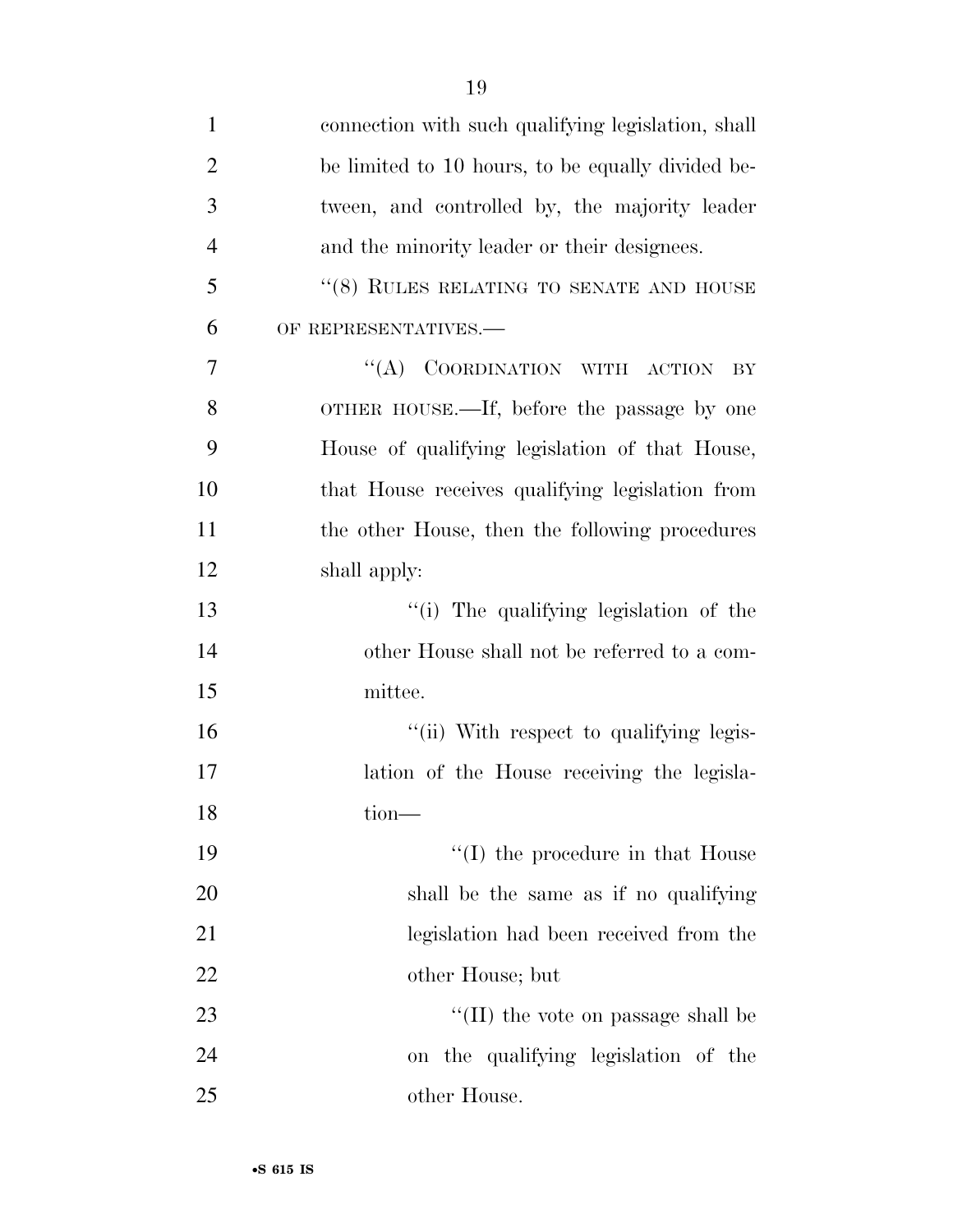| $\mathbf{1}$   | "(B) TREATMENT OF JOINT RESOLUTION                     |
|----------------|--------------------------------------------------------|
| $\overline{2}$ | OF OTHER HOUSE.—If one House fails to intro-           |
| 3              | duce or consider qualifying legislation under          |
| $\overline{4}$ | this section, the qualifying legislation of the        |
| 5              | other House shall be entitled to expedited floor       |
| 6              | procedures under this section.                         |
| 7              | "(C) TREATMENT OF COMPANION MEAS-                      |
| 8              | URES.—If, following passage of the qualifying          |
| 9              | legislation in the Senate, the Senate then re-         |
| 10             | ceives a companion measure from the House of           |
| 11             | Representatives, the companion measure shall           |
| 12             | not be debatable.                                      |
| 13             | "(f) RULES OF HOUSE OF REPRESENTATIVES AND             |
| 14             | SENATE.—Subsection (e) is enacted by Congress—         |
| 15             | $f'(1)$ as an exercise of the rule making power of     |
| 16             | the Senate and the House of Representatives, re-       |
| 17             | spectively, and as such are deemed a part of the       |
| 18             | rules of each House, respectively, but applicable only |
| 19             | with respect to the procedure to be followed in that   |
| 20             | House in the case of legislation described in those    |
| 21             | sections, and supersede other rules only to the ex-    |
| 22             | tent that they are inconsistent with such rules; and   |
| 23             | $\lq(2)$ with full recognition of the constitutional   |
| 24             | right of either House to change the rules (so far as   |
| 25             | relating to the procedure of that House) at any time,  |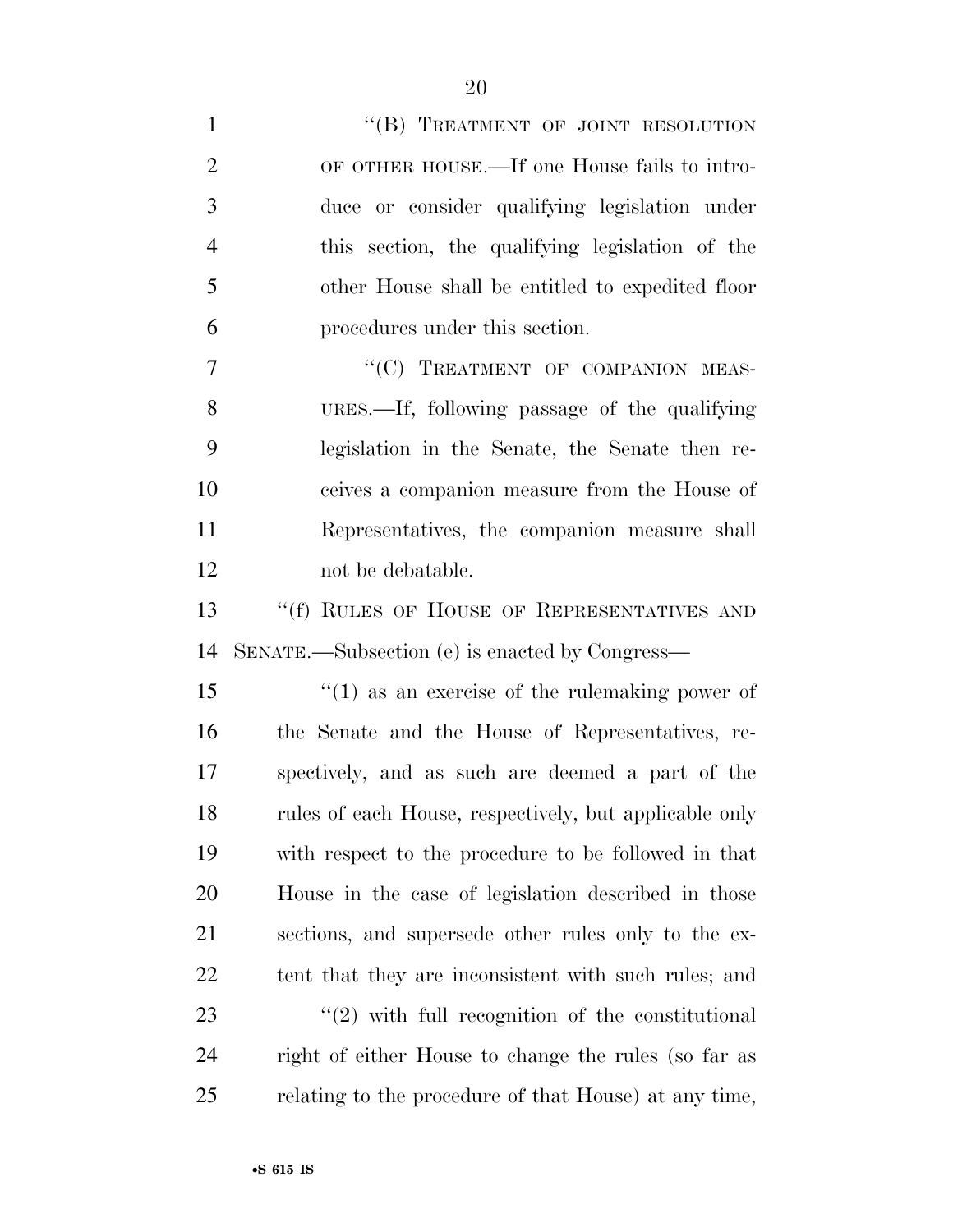| $\mathbf{1}$   | in the same manner, and to the same extent as in       |
|----------------|--------------------------------------------------------|
| $\overline{2}$ | the case of any other rule of that House.              |
| 3              | "(g) RULES OF CONSTRUCTION.—Nothing in the sec-        |
| $\overline{4}$ | tion shall be construed as—                            |
| 5              | $\lq(1)$ modifying, or having any other impact on,     |
| 6              | the President's authority to negotiate, enter into, or |
| 7              | implement appropriate executive agreements, other      |
| 8              | than the restrictions on implementation of the agree-  |
| 9              | ments specifically covered by this Act;                |
| 10             | $"(2)$ allowing any new waiver, suspension, re-        |
| 11             | duction, or other relief from statutory sanctions with |
| 12             | respect to Iran under any provision of law, or allow-  |
| 13             | ing the President to refrain from applying any such    |
| 14             | sanctions pursuant to an agreement described in        |
| 15             | subsection (a) during the period for review provided   |
| 16             | in subsection $(b)(1);$                                |
| 17             | "(3) revoking or terminating any statutory             |
| 18             | sanctions imposed on Iran; or                          |
| 19             | $(4)$ authorizing the use of military force            |
| 20             | against Iran.                                          |
| 21             | "(h) SENSE OF CONGRESS.—It is the sense of Con-        |
| 22             | gress that                                             |
| 23             | $\lq(1)$ the sanctions regime imposed on Iran by       |
| 24             | Congress is primarily responsible for bringing Iran    |
| 25             | to the table to negotiate on its nuclear program;      |
|                |                                                        |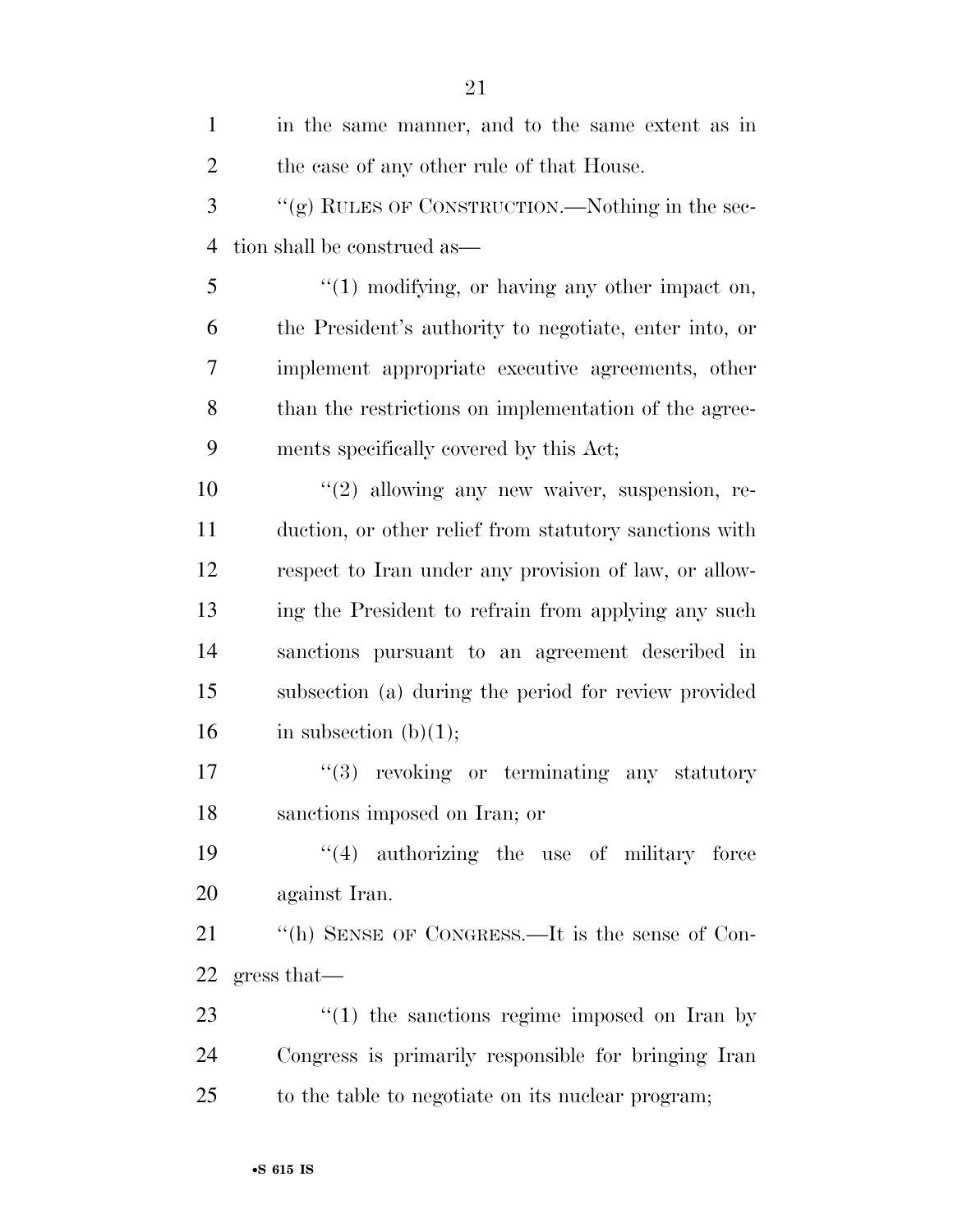$\mathcal{L}(2)$  these negotiations are a critically impor- tant matter of national security and foreign policy for the United States and its closest allies; and

4 "(3) it is critically important that Congress have the opportunity to consider and, as appro- priate, take action on any agreement affecting the statutory sanctions regime imposed by Congress.

8 "(i) DEFINITIONS.—In this section:

9 "(1) AGREEMENT AND ALL RELATED MATE- RIALS AND ANNEXES.—The term 'agreement and all related materials and annexes' means the agreement itself and any additional materials related thereto, including annexes, appendices, codicils, side agree- ments, implementing materials, documents, and guidance, technical or other understandings, and any related agreements, whether entered into or imple- mented prior to the agreement or to be entered into or implemented in the future.

 ''(2) APPROPRIATE CONGRESSIONAL COMMIT- TEES.—The term 'appropriate congressional com- mittees' has the meaning given that term in section 14 of the Iran Sanctions Act of 1996 (Public Law 104–172; 50 U.S.C. 1701 note).

24 "(3) IRANIAN FINANCIAL INSTITUTION.—The term 'Iranian financial institution' has the meaning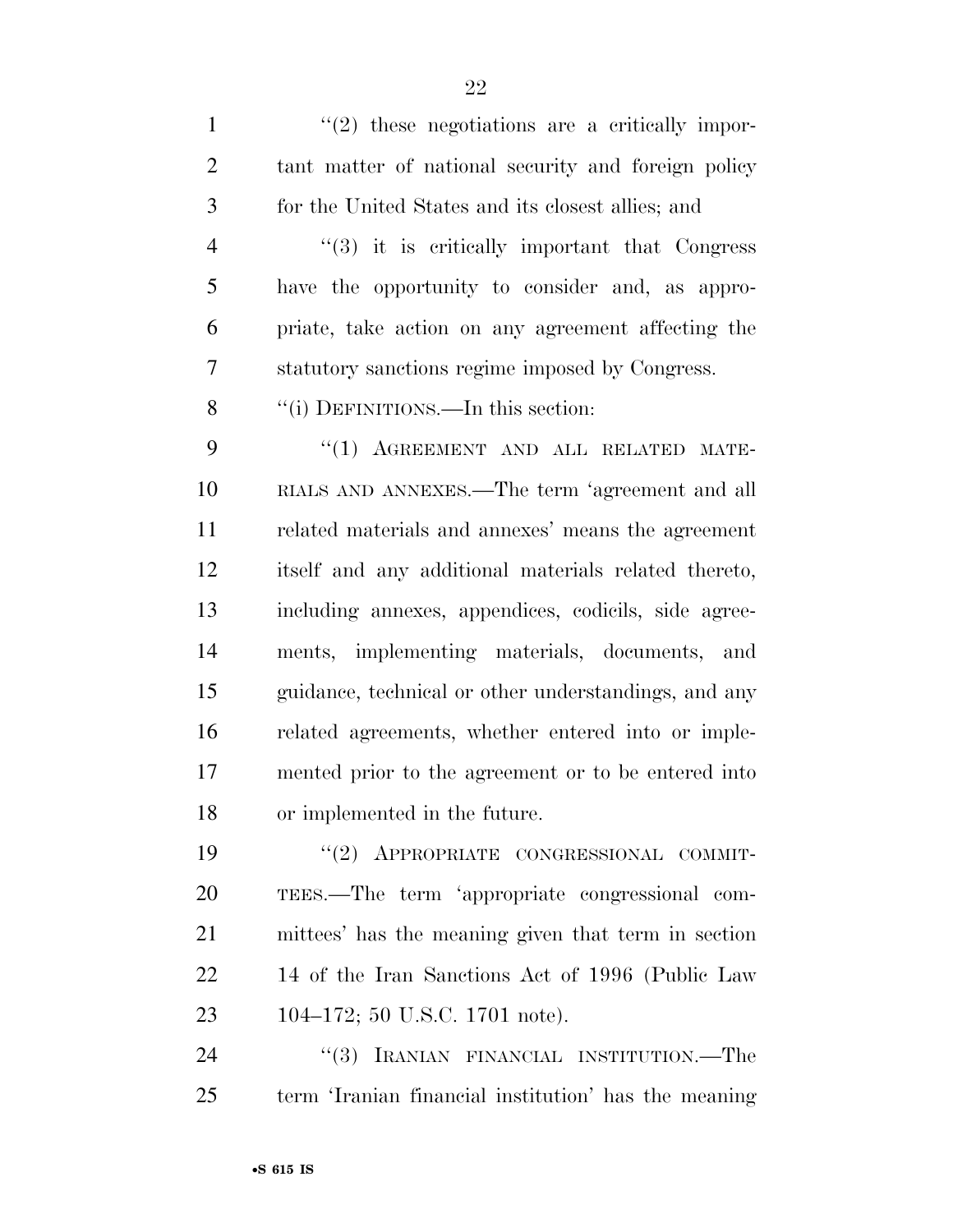| $\mathbf{1}$   | given the term in section $104A(d)$ of the Com-     |
|----------------|-----------------------------------------------------|
| $\mathfrak{2}$ | prehensive Iran Sanctions, Accountability, and Di-  |
| 3              | vestment Act of $2010$ (22 U.S.C. $8513b(d)$ ).     |
| $\overline{4}$ | "(4) JOINT PLAN OF ACTION.—The term 'Joint          |
| 5              | Plan of Action' means the Joint Plan of Action,     |
| 6              | signed at Geneva November 24, 2013, by Iran and     |
| 7              | by France, Germany, the Russian Federation, the     |
| $8\,$          | People's Republic of China, the United Kingdom,     |
| 9              | and the United States, and all implementing mate-   |
| 10             | rials and agreements related to the Joint Plan of   |
| 11             | Action, including the technical understandings      |
| 12             | reached on January 12, 2014, the extension thereto  |
| 13             | agreed to on July 18, 2014, the extension agreed to |
| 14             | on November 24, 2014, and any extension that is     |
| 15             | agreed to on or after the date of the enactment of  |
| 16             | the Iran Nuclear Agreement Review Act of 2015.      |
| 17             | $\cdot$ (5) MATERIAL BREACH.—The term 'material     |
| 18             | breach' means, with respect to an agreement de-     |
| 19             | scribed in subsection (a), any breach of the agree- |

21 ''(A) benefits Iran's nuclear program;  $"$ (B) decreases the amount of time re- quired by Iran to achieve a nuclear weapon; or  $\cdot$  (C) deviates from or undermines the pur-poses of such agreement.

ment that substantially—